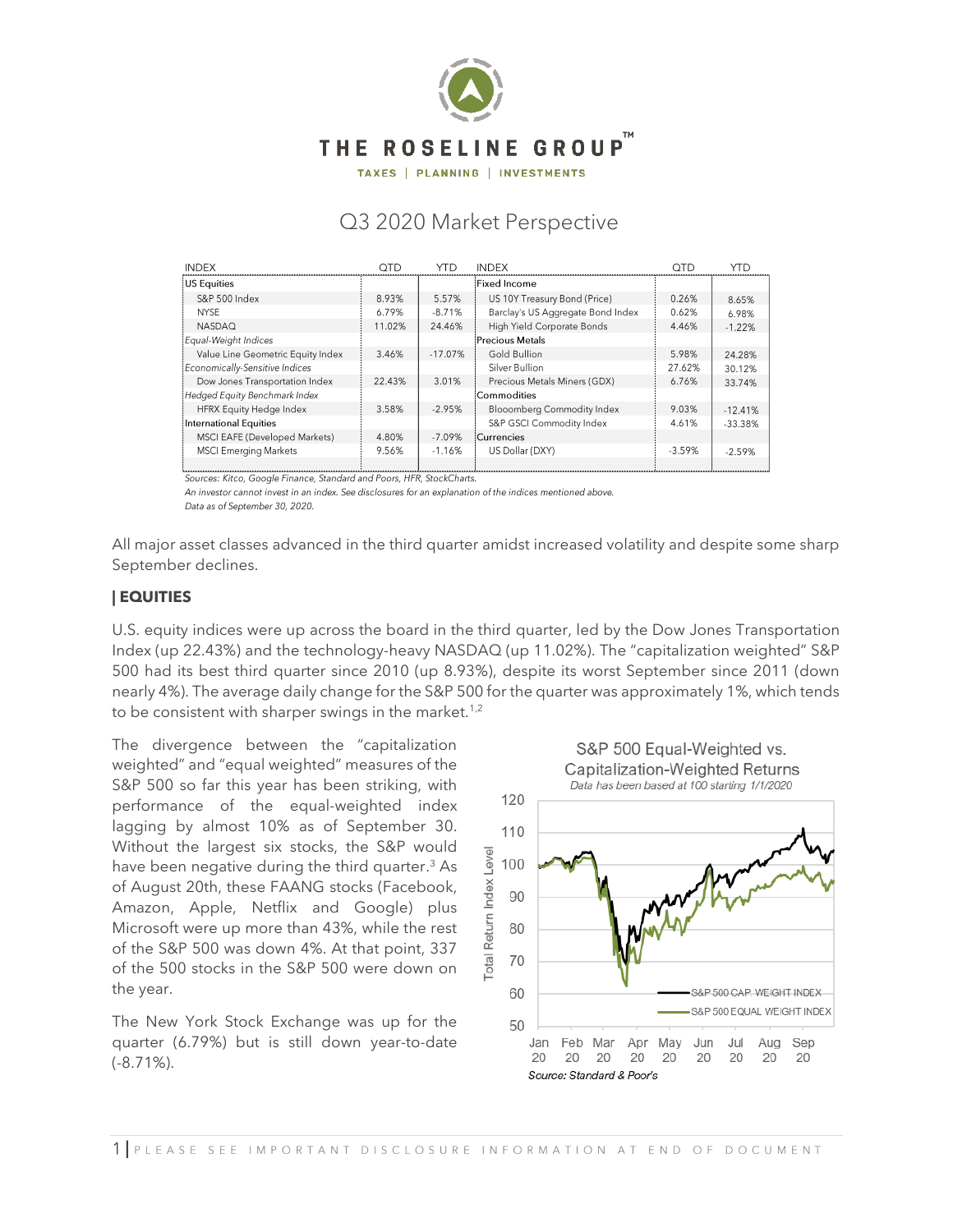### Q3 2020 MARKET PERSPECTIVE

The narrow lead of this technology-heavy rally is creating discomfort in the minds of many market strategists. Morgan Stanley recently warned that the NASDAQ 100 could fall 20% from its peak.<sup>4</sup> Goldman Sachs senior strategist Abby Cohen has warned of considerable market downside.<sup>5</sup> Economic and political uncertainty coupled with wide gaps in equity valuation make the market more vulnerable. Citigroup published concerns over "a political process that cannot accurately ascertain its leader, parties refusing to accept results and potential social disorder, all damage credibility and lower the confidence of investors" 6

International stocks were up for the quarter for both developed markets (4.80%) and emerging markets (9.56%), but both are still down for the year (-7.01% and -1.16% respectively).

For the last decade, international markets have lagged U.S. equities, and that valuation gap is widening now. European economies were particularly hard-hit by the pandemic: the second quarter's contraction represents the worst recession in the 25 years that the European Union has kept statistics.<sup>7</sup> As concerns mount over a second wave of COVID in Europe, the European Central Bank may be ready to provide further stimulus before the end of the year.<sup>8</sup> The risk is that the Europe Union may be heading toward a "double dip" recession.

## **| PRECIOUS METALS**

Precious metals experienced some significant shifts during the third quarter. Gold, silver and mining companies were all up for the quarter and for the year. Gold was up 5.98% for the quarter, despite losing 4.17% in September (its largest monthly decline since 2016). Gold still finished up more than 24% year-to-date through September 30. Mining companies overall were up 6.76% for the quarter, and finished September up over 33% year-to-date. Silver -- which had lagged gold in the first half of the year -- caught fire and finished the quarter up 27.62%, despite pulling back 20% in September. Silver still finished the third quarter up over 30% year-to-date.



Precious metals are likely to continue to benefit from negative real interest rates, volatility in equity markets, extreme monetary policy, and the prospect of additional fiscal stimulus. Mining companies are trading at bear market levels, despite the macro-level improvements for gold and improved management throughout the industry (due to stronger cost structure and capital discipline). <sup>9</sup> Warren Buffet, who has never liked gold, created waves in the investment world when he made a significant investment in Barrick Gold, the world's largest gold mining company.<sup>10</sup> DoubleLine Capital CEO Jeffrey Gundlach has recently recommended owning 25% gold as part of a balanced portfolio in the current environment. 11

## **| ASSET ALLOCATION**

All major asset classes were down in March and April, up from May to August, and then back down in September. Overall, investable assets have often moved in tandem this year, both up and down.

Citigroup has recommended investors buy the dips in gold, but not stocks. Citigroup's Private Bank global investment committee believes that "it makes sense to trim developed market specific risk",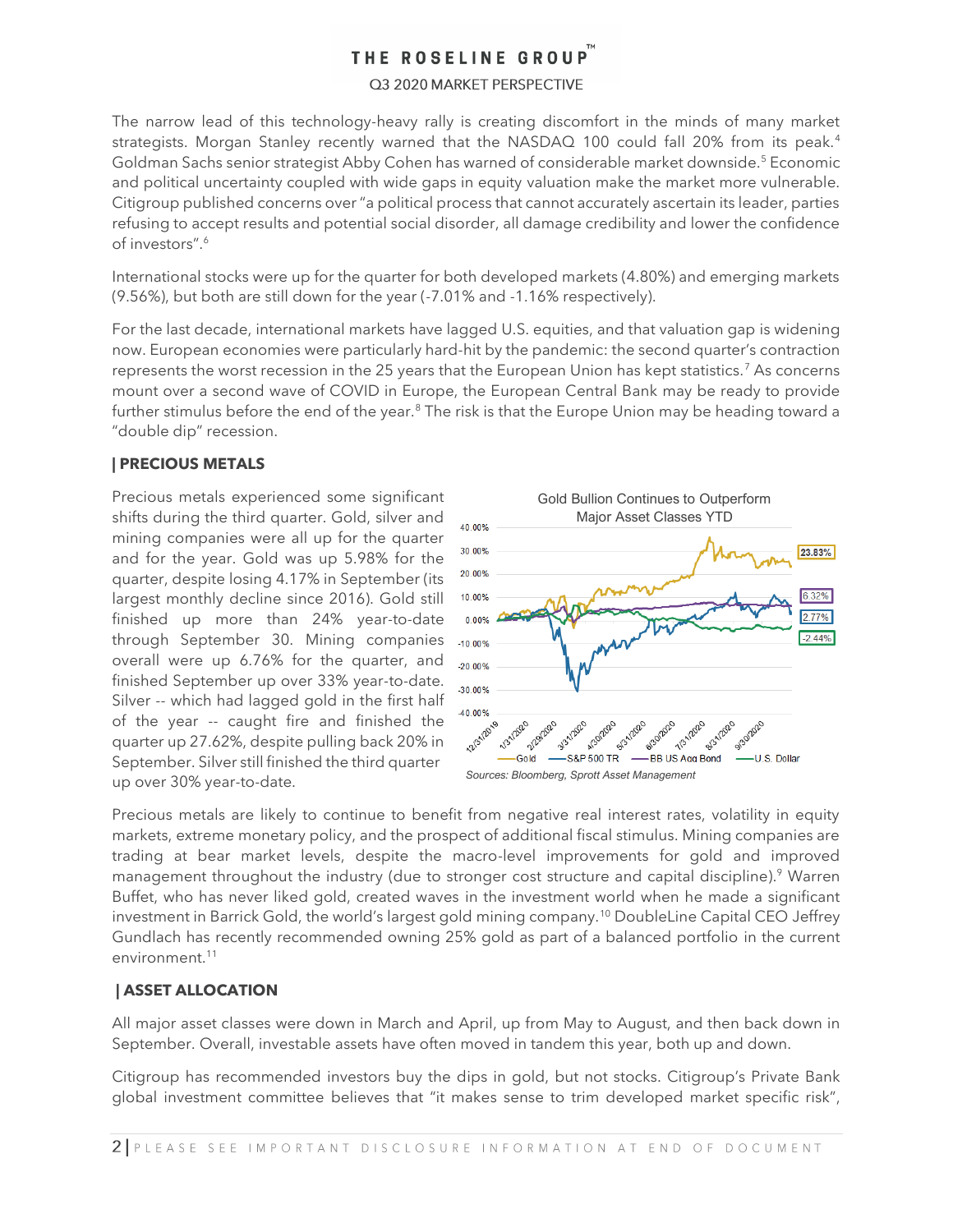### Q3 2020 MARKET PERSPECTIVE

advising clients to rotate from European equities into emerging markets. Citi has also recommended real estate investment trusts (REITs) as underpriced relative to their fundamental value. $^{12,13}$ 

Jeremy Grantham of GMO Asset Management said that U.S. equities are in a bubble that he expects to burst in a matter of months, if not weeks. He recommended avoiding U.S. equities in favor of emerging markets. For those inclined to favor the U.S., they should prefer deep value stocks which have underperformed and approach historically cheap valuation levels relative to growth.<sup>14</sup>

## **| FIXED INCOME**

Fixed income was up modestly for the quarter across duration and quality. Interest rates are extremely low and are likely to remain so for some time. Fixed income yields are well below any measure of inflation, resulting in negative real rates. The yield curve steepened recently, which has caused some alarm.<sup>15</sup> The spread between 5-year and 30-year U.S. Treasury bonds just hit its highest level since 2016. Some view this as evidence that the bond market expects substantially more borrowing by the Treasury to finance a future stimulus package after the election.<sup>16</sup>

Global central banks have bought roughly \$19 trillion in bonds since 2010 through various quantitative easing programs. There are now roughly \$16.5 trillion in negative yielding debt globally, which is approximately 25% of outstanding global bond issuances. 17

Pre-Covid shutdowns, consumer, business and government debt in the U.S. totaled \$64 trillion -- more than three times U.S. GDP.<sup>18</sup> Excessive indebtedness all but ensures that interest rates will remain low for the foreseeable future.



## **| ECONOMY**

In the three or four months starting March of this year, the Federal Reserve has done twice as much quantitative easing as it did during the entire global financial crisis from 2007-2009.<sup>19</sup> Under this new Q.E. program, the Fed's balance sheet is expected to increase over 20% in the next year. Fed Chairman Jerome Powell stated in September: "Effectively, we're saying that pace will remain highly accommodative until the economy is far along in its recovery… We do have the flexibility to adjust that tool and the rate tool and other tools, as well."<sup>20</sup>

While growth in the measure of money supply (M2) has hit a historical high, the velocity of money (M2V, a measure of how fast money changes hands), has reached a historical low. These two phenomena have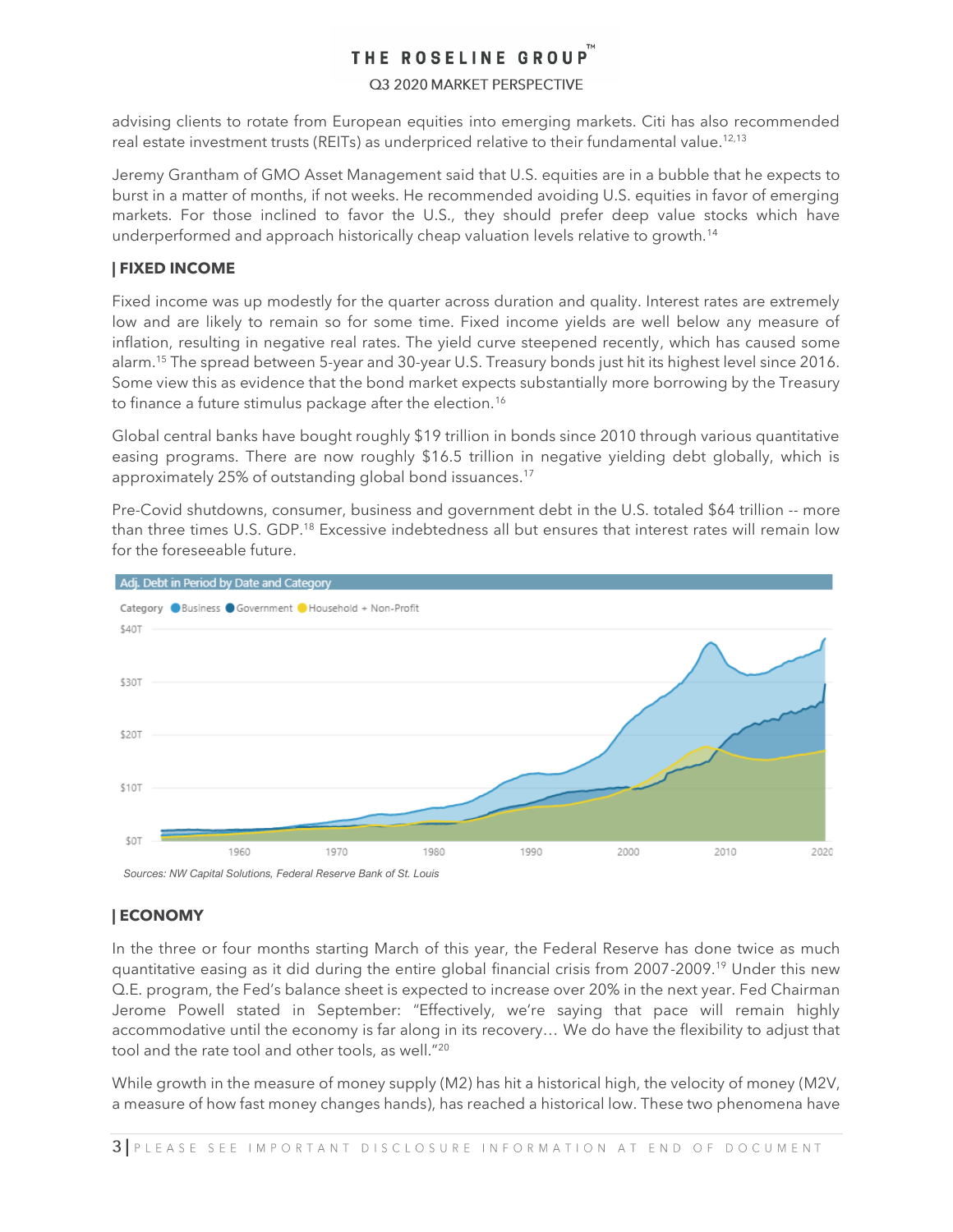### Q3 2020 MARKET PERSPECTIVE

never happened before at the same time.<sup>21</sup> Personal savings rates during Covid-19 have gone up sharply to roughly twice pre-pandemic levels.

In September, the Federal Reserve announced a significant policy shift on inflation. Formerly, their policy was to aim for a current inflation rate of 2%. They will now aim for an average rate of 2% over an unspecified period of time, meaning that they will now allow inflation to run above 2% to make up for times it does not reach 2% before taking restrictive action. The Federal Reserve also will now aim for maximum employment that is "broad-based and inclusive", an entirely new social aspect to its policy.<sup>22</sup>



The Federal Reserve has repeatedly called for fiscal stimulus in addition to the extreme monetary stimulus already provided.<sup>23</sup> Financial markets clearly expect stimulus; the question now is "when" and "how much", and we expect this will have a great deal to do with the outcome of our national elections. Absent further stimulus, we face the prospect of economic contraction, at a time that traditional assets are very expensive, and have significant downside potential.

In the words of hedge fund manager Michael Solomon: "The markets are priced for destruction. Investors ignore the fact that real after-tax corporate profits have been flat since 2010. The mass delusion is that the Federal Reserve can save the day."<sup>20</sup>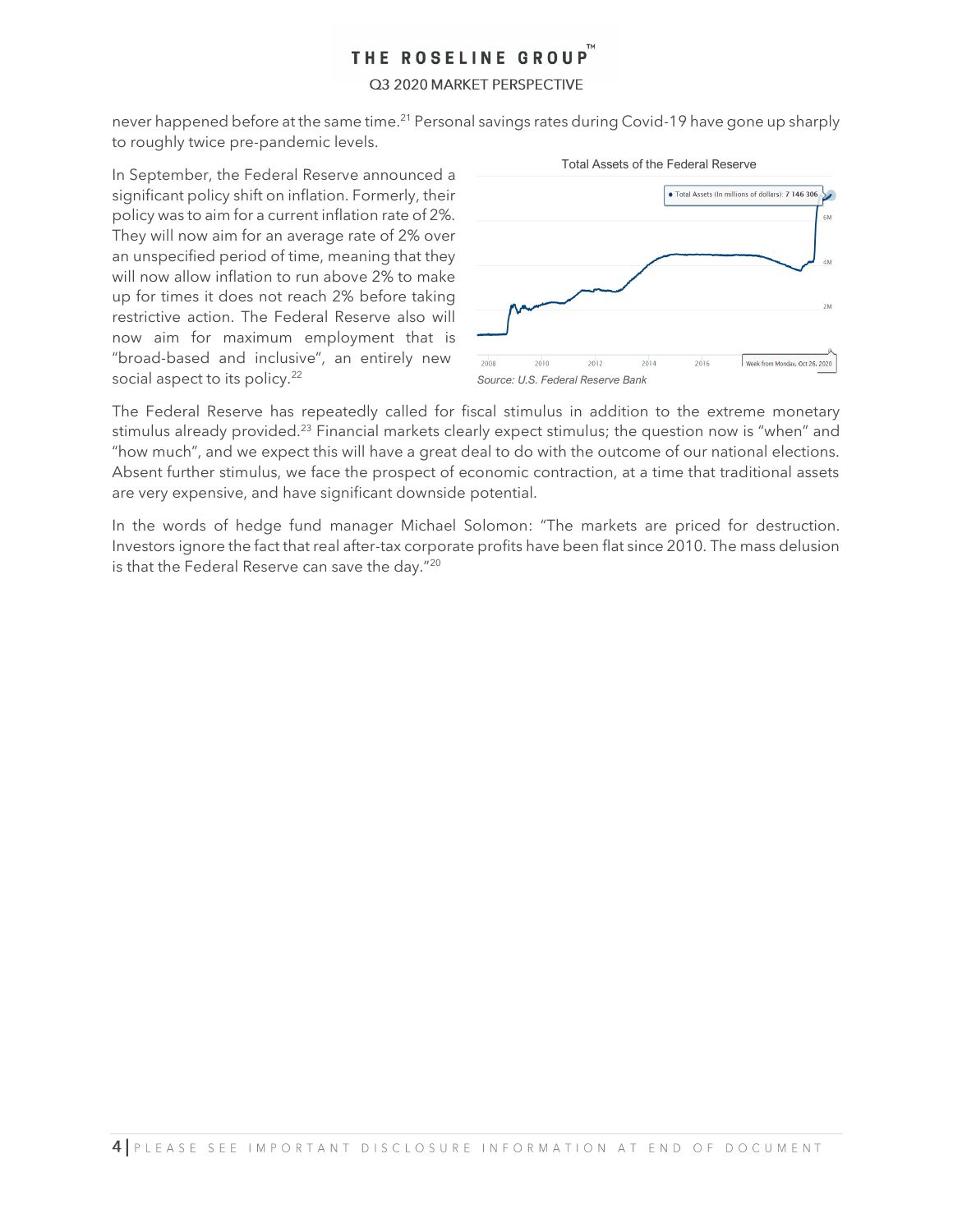#### Q3 2020 MARKET PERSPECTIVE

**REFERENCES** 

<sup>8</sup> "Lagarde Is Prepared to Add Stimulus, Cut Rates to Support European Recovery". The Wall Street Journal. October 6, 2020. 9 "Sprott Monthly Report: Gold Wave Likely Regardless of U.S. Election Outcome". Sprott Asset Management. November 3, 2020.

<sup>10</sup> "Barrick Gold's stock soars after Warren Buffett's company buys a stake". CNN. August 17, 2020.<br><sup>11</sup> "Gundlach Offers Advisors 'Unusual' Asset Allocation Advice". Financial Advisor Mag. October 28. 2020.<br><sup>12</sup> "Buy the

<sup>13</sup> "Citi Private Bank Takes Overweight Position in REITs for the First Time". Nareit. July 30, 2020.

<sup>14</sup> "Legendary investor Jeremy Grantham says he's certain the stock market is in a bubble after its 'truly crazy' rally this year". Business Insider. November 13, 2020.

<sup>15</sup> Harrison Schwartz. "The Yield Curve Is Steepening, Here's What That Means For Markets". Seeking Alpha. October 12, 2020. <sup>16</sup> "U.S. bond vields steepen on stimulus hopes, but can they stick?" Reuters, October 6, 2020.

<sup>17</sup> "World's Negative-Yield Debt Pile Has Just Hit a New Record". Bloomberg. November 5, 2020.

<sup>18</sup> "The U.S. Economy Was Laden With Debt Before Covid. That's Bad News for a Recovery." The Wall Street Journal. October 1, 2020.

<sup>19</sup> "The Fed is providing way more help for the markets now than it did during the financial crisis". CNBC. March 24, 2020.

<sup>20</sup> John Hathaway. "Gold, The Simple Math". Sprott Asset Management USA. October 14, 2020.

<sup>21</sup> "Velocity of M2 Money Stock". FRED Economic Data: Federal Reserve Bank of St. Louis. October 29, 2020.

<sup>22</sup> Brad Tank and Thanos Bardas. "Inflated Expectations". Neuberger Berman via AdvisorAnalyst.com. September 15, 2020.

<sup>23</sup> "Fed Chair Powell calls for more help from Congress, says there's a low risk of 'overdoing it'". CNBC. October 6, 2020.

<sup>&</sup>lt;sup>1</sup> "Earnings Insight". FactSet. November 13, 2020.

<sup>&</sup>lt;sup>2</sup> "S&P 500 Historical Daily Percentage Changes from 1928 to the present". Zenodo. March 5, 2020.

a "Stock Market Briefing: FAANGMs". Yardeni Research, Inc. November 13, 2020.<br>4 "Morgan Stanley Warns NASDAQ 100 May Fall More than 20% From Peak". Bloomberg.com. September 21, 2020.

<sup>5 &</sup>quot;Goldman Sachs senior strategist warns stocks could see 'considerable' pre-election downside that isn't being factored into models". Business Insider. October 8, 2020.

<sup>&</sup>lt;sup>6</sup> Steven Weiting. "US election: More certain about the new and uncertain". Citibank: Private Bank. October 28, 2020.

<sup>&</sup>lt;sup>7</sup> "Preliminary flash estimate for the second quarter of 2020: GDP down by 12.1% in the euro area and by 11.9% in the EU". Eurostat. July 31, 2020.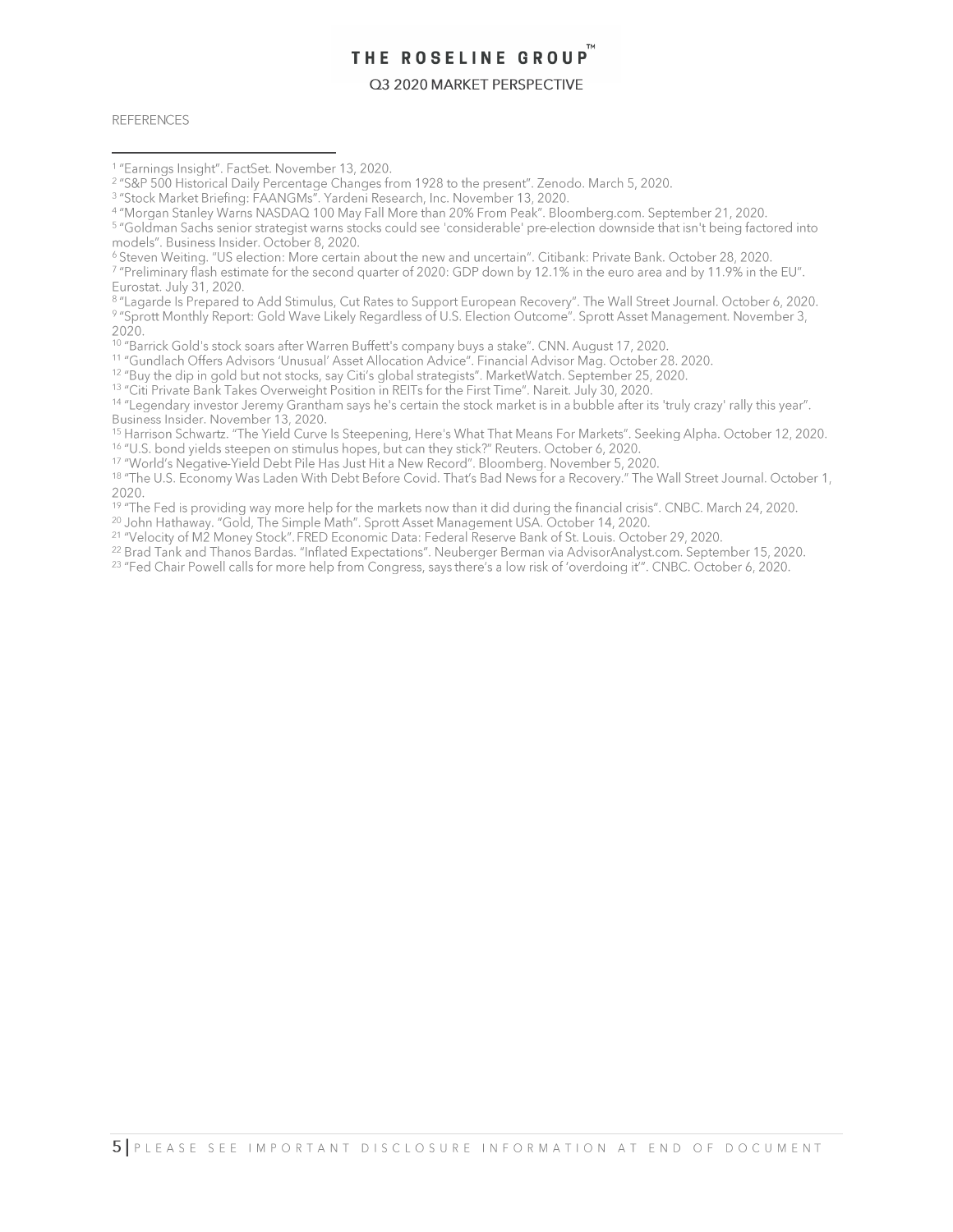#### **DISCLOSURES**

A. Past performance is not a quarantee of future results.

B. Global/International investing involves risks not typically associated with U.S. investing, including currency fluctuations, political instability, foreign taxation, uncertain economic conditions and different accounting standards. Investing in emerging markets can be riskier than investing in well-established foreign markets due to their relative smaller size and lesser quality.

C. Investments that are concentrated in a specific sector or industry may be subject to a higher degree of market risk than funds whose investments are more diversified.

D. The commentary above is not a complete analysis of every material fact in respect to any company, industry or security. The opinions expressed here reflect the judgment of the author as of the date of the report and are subject to change without notice. Information has been obtained from sources believed to be reliable, but its accuracy and completeness are not guaranteed.

E. This and/or the accompanying information was prepared by or obtained from sources that we believe to be reliable, but we cannot guarantee its accuracy or completeness. Any opinions expressed or implied herein subject to change without notice. Any market prices are only indications of market values and are subject to change. The material has been prepared or is distributed solely for information purposes and is not a solicitation or an offer to buy any security or instrument or to participate in any trading strategy.

#### **DEFINITIONS**

The Standard & Poor's 500 Index (S&P 500 TR) is an index of 500 stocks chosen for market size, liquidity and industry grouping, among other factors. The S&P 500 is designed to be a leading indicator of U.S. equities and is meant to reflect the risk/return characteristics of the large cap universe.

The NYSE Composite is a stock market index covering all common stock listed on the New York Stock Exchange, including American depositary receipts, real estate investment trusts, tracking stocks, and foreign listings. Over 2,000 stocks are covered in the index, of which over 1,600 are from United States corporations and over 360 are foreign listings.

The NASDAQ Composite is a stock market index of the common stocks and similar securities listed on the NASDAQ stock market. Along with the Dow Jones Average and S&P 500 it is one of the three most-followed indices in US stock markets. The composition of the NASDAQ Composite is heavily weighted towards information technology companies.

The Value Line Geometric Composite Index is an index created by the Kansas City Board of Trade in 1961, and is the first market index to trade futures market. It is an equally weighted index using a geometric average. The index contains approximately 1,675 companies from the NYSE, American Stock Exchange, Nasdaq, Toronto and over-the-counter markets.

The Dow Jones Transportation Average is a U.S. stock market index from S&P Dow Jones Indices of the transportation sector, and is the most widely recognized gauge of the American transportation sector.

The HFRX Equity Hedge Index is provided by Hedge Fund Research, Inc. and is a commonly-used benchmark for Equity Hedge funds. Equity Hedge strategies maintain positions both long and short in primarily equity and equity derivative securities.

The Morgan Stanley Capital International (MSCI) EAFE Index is a benchmark of the performance in major international equity markets as represented by 21 major MSCI indexes from Europe, Australia and Southeast Asia. This international index has been in existence for more than 30 years.

The MSCI Emerging Markets Index is an index that is designed to measure equity market performance in global emerging markets. The Emerging Markets Index is a float-adjusted market capitalization index that consists of indices in 21 emerging economies: Brazil, Chile, China, Colombia, Czech Republic, Egypt, Hungary, India, Indonesia, Korea, Malaysia, Mexico, Morocco, Peru, Philippines, Poland, Russia, South Africa, Taiwan, Thailand, and Turkey.

The Barclays US Aggregate Bond Index is a broad-based flagship benchmark that measures the investment grade, US dollardenominated, fixed-rate taxable bond market. The index includes Treasuries, government-related and corporate securities, MBS (agency fixed-rate and hybrid ARM pass-throughs), ABS and CMBS (agency and non-agency).

The iShares U.S. Treasury Bond ETF (GOVT) is an exchange-traded fund that seeks to track the investment results of an index composed of U.S. Treasury bonds. It offers market-cap-weighted exposure to the broad Treasury bond market across the term structure, from one year to 30 years.

**DEFINITIONS CONTINUED ON NEXT PAGE**